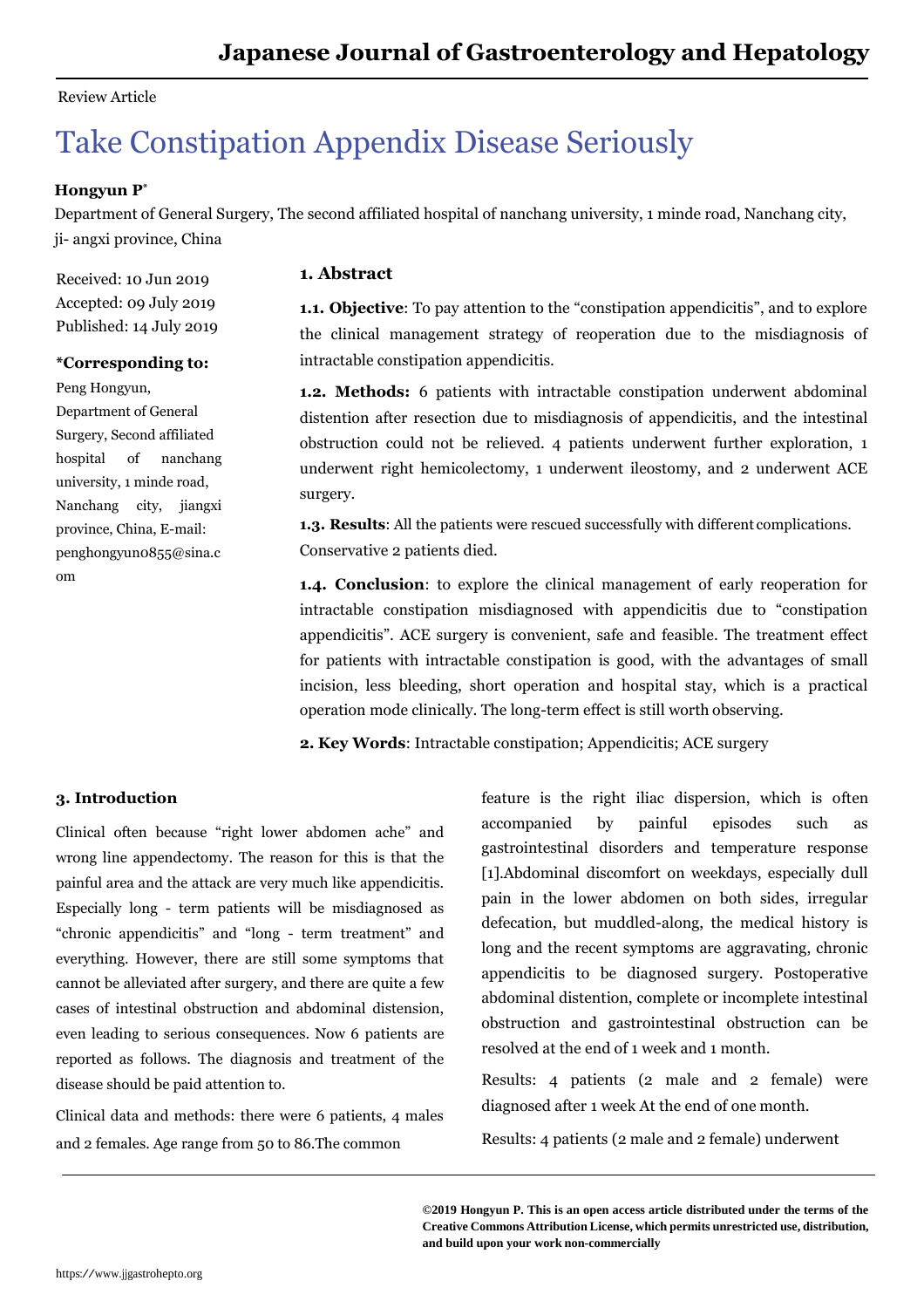reexploration after 1 week and 1 month, among which 1 patient underwent right hemicolectomy because of ileum stenosis and cecal ascending colon thickening, and frozen tissue biopsy showed schist soma egg deposition [2]. Ileostomy was determined in 1 patient due to abdominal and intestinal edema and extensive adhesion. ACE surgery was performed in 2 patients with dilatation of large intestine and lengthy colon. The other 2 male patients died after conservative observation without operation. The common postmortem report was that there was a hard fecal mass in sigmoid colon. Whole colon and small Intestinal dilatation, colonic verbiage colonic mucosa confined small ulcer, with bloody fluid. One patient died of asphyxiation due to obstruction of left and right main bronchi caused by aspiration due to intestinal hypertension and vomiting of gastrointestinal retention. One case presented with toxic shock and multiple organ failure.

### **3. Conclusion**

Attention should be paid to gastrointestinal disorder "constipation type appendicitis".

### **3.1. Objective**

To explore the clinical management measures of early reoperation for refractory (habitual) constipation misdiagnosed as appendicitis, postoperative abdominal distention, complete or incomplete intestinal obstruction and gastrointestinal obstruction that can be removed at the end of 1 week and 1 month.ACE is a safe and easy operation method. For patients with "stubborn (habitual) constipation appendicitis" or "constipation appendicitis", the treatment effect is good, with small incision, less bleeding, short operation and hospitalization time and other advantages, clinical is a practical surgical method. The long-term effect is still worth observing.

## **4. Discussion**

Pseudoappendicitis first emerged in the 19th century. Appendicitis should be considered as the sum of the clinical symptoms of appendicitis (acute, subacute, and chronic), but there is no anatomical change in appendicitis. It is believed that the right iliac partic pain is the origin of pain perception due to the dysfunction of ileocecal valve and ileocecal valve. And it was

primarily associated with a neurological factor known as hysterical pseudoappendicitis (Talomon,1897). Brissaud also documented "phantom appendicitis (1897)" or "neuroappendicopathy of neuroappendicitis". Clinical symptoms like bradycardia, hyperhidrosis, respiratory arrhythmia, vascular instability and dysmenorrhea are the same as those of ulcer [3].According to the Beijing union medical college hospital information (1960) in 64 cases of clinical diagnosis of chronic appendicitis, after appendectomy continued to have symptoms of patients, further examination found that only 4 cases of abdominal pain after the operation for unknown reasons, the other 60 patients with abdominal pain reason then prove for ulcers, chronic colitis, chronic constipation, chronic cholecystitis, chronic inflammation of the pelvic organs, mesenteric lymphatic tuberculosis, gastrointestinal function disorder, and pyelitis, ureteral stricture, spinal arthritis, etc. It is considered that appendectomy for these patients is totally unnecessary [2].The effectiveness of surgical treatment for chronic appendicitis depends on whether the diagnosis is correct or not. According to the follow-up results of 226 patients with chronic appendicitis who were clinically diagnosed in Peking union medical college hospital, 35% of the patients' symptoms were not alleviated, mainly due to diagnostic errors. All patients should have sufficient diagnostic evidence before deciding on surgical treatment. Otherwise, standard treatment should be conducted for other suspected diseases and the efficacy should be observed. If it is indeed ineffective, appendectomy can be performed. Should avoid without careful fill to consider again namely rash decision operation, more cannot think appendectomy is small operation and do not take seriously, let do not have experience doctor operation to deal with casually, often produce great later trouble. Although the risk of routine appendectomy is small, unexpected complications and postoperative adhesion intestinal obstruction will also bring lei great trouble and pain, even life-threatening.

Recently there have been many new theories about the function of the appendix. It used to be thought that the appendix was a piece of intestine left over from human evolution that had no physiological function, and that it was inflamed, inviting disease, so it was surgically cut away. Lauren Martin, a professor of physiology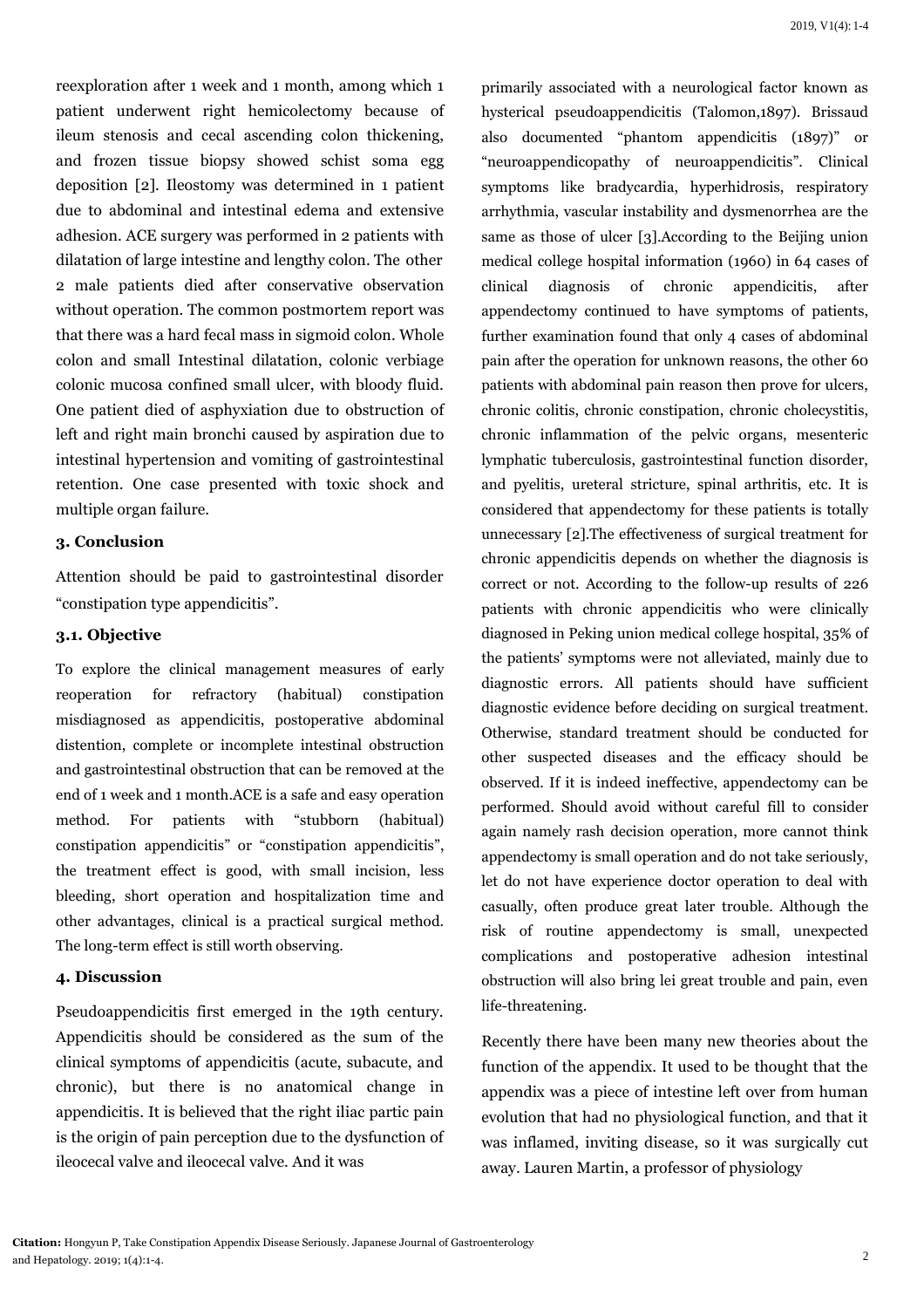at Oklahoma state university, recently showed that the appendix plays an important role in fetuses and adolescence. Endocrine cells appear in the appendix around the 11th week of development. These endocrine cells in the fetal appendix have produced a variety of biological ammonia and peptide hormones, as well as compounds that contribute to biological control (homeostasis) mechanisms. The report, published online in the British journal of theoretical biology, says the role of the appendix appears to be linked to the abundance of bacteria in the human digestive system. There are more bacteria in the human body than human cells, and most of them are good bacteria that help digest food. But bacterial communities in the intestines sometimes die or are excreted. Diseases such as cholera and dysentery also remove beneficial bacteria from the intestines. The purpose of the appendix is to "reboot" the digestive system at such times. The appendix belongs to the immune system, the immune-carrying lymphocytes of childhood and youth. If removed or grown, its function is transferred to the lymph nodes and spleen. So there's no significant effect on the human body. During development, however, the appendix functions as A lymphoid organ, promoting maturation of B lymphocytes, A type of white blood cell, and the production of immunoglobulin A antibodies. It seems that the appendix's job is to expose white blood cells to large amounts of antigens, or foreign substances, in the gastrointestinal tract.

As far back as the 18th century, physicians had various anatomical diagnoses for right lower abdominal pain. For example, "periappendicitis (Puchelt, 1832)", "periappendicitis (Oppolzer,1858)", "iliac fossa abscess (h.h.nhporob,1852)", "right iliac fossa abscess (Dupuytren,1833)", etc., but it was not until 1890 that the American board of physicians established the term "appendicitis" to describe the various types of inflammation of the appendix. The cecum and appendix are not the same organ at all! The so-called caecum is the beginning of the large intestine, the lower end is an enlarged blind end, and the left side is connected with the end of ileum, and the upper ascending junction is bounded by the ileocecal valve and the ascending colon and ileum. Ileocecal valve is formed by the terminal ileum protruding into the cecum. The function of this valve is to prevent the content of the small intestine from flowing

into the large intestine too quickly, so that food can be fully absorbed in the small intestine, and prevent the content of the cecum from flowing back to the ileum. The cecum is similar in appearance and structure to the colon, and varies in thickness and thickness with contraction and expansion. Bulbous during dilation, the lumbrical process may migrate to the posterior side of the cecum [4].When the caecum contracts, the three colonic bands converge toward the apex, where the roots of the appendix and extend into the muscular layer of the appendix [5, 6].You can see the appendix between the small and large intestine, which AIDS digestion. Especially in the primitive society and the primitive environment, people and other animals are rough and difficult to digest food. The appendix is built like the large intestine, and it functions like it, but in different ways.E. it is the same as a "dragon", such as the "head", the anus rectum for "mouth", appendix "hip", namely "tail", and appendix e. mainly production, storage and transport of shit, its paragraphs (appendix, cecum and ascending colon, transverse colon and descending colon and sigmoid colon, rectum and anus) function is different, each company accountable, theory of truth be short of one cannot, just once "constipation" or disabled, each other, is the most trouble on both ends, such as the anus and the appendix, but it is all colon problems, such as "slow transmission", "expansion or thickening of the narrow", "red front" and so on morphological and functional changes, However, in clinical practice, we treat both "signals" and "main symptoms", but treat the symptoms rather than the root cause, or even get out of control. From the above situation, whether the existence of the appendix itself anatomical physiology shows that it is not "degenerate" but the evolution of human evolution; Intractable constipation and clinical symptoms it is not "cause" but "effect". It should be treated seriously clinically. In case of "miscutting" and complications, the obstruction should be removed in time to avoid major future problems, and the treatment should be based on individual differences, and the simplified operation method is preferred, such as ACE surgery. It is necessary to pay attention to the diagnosis and treatment of "constipation appendicitis".